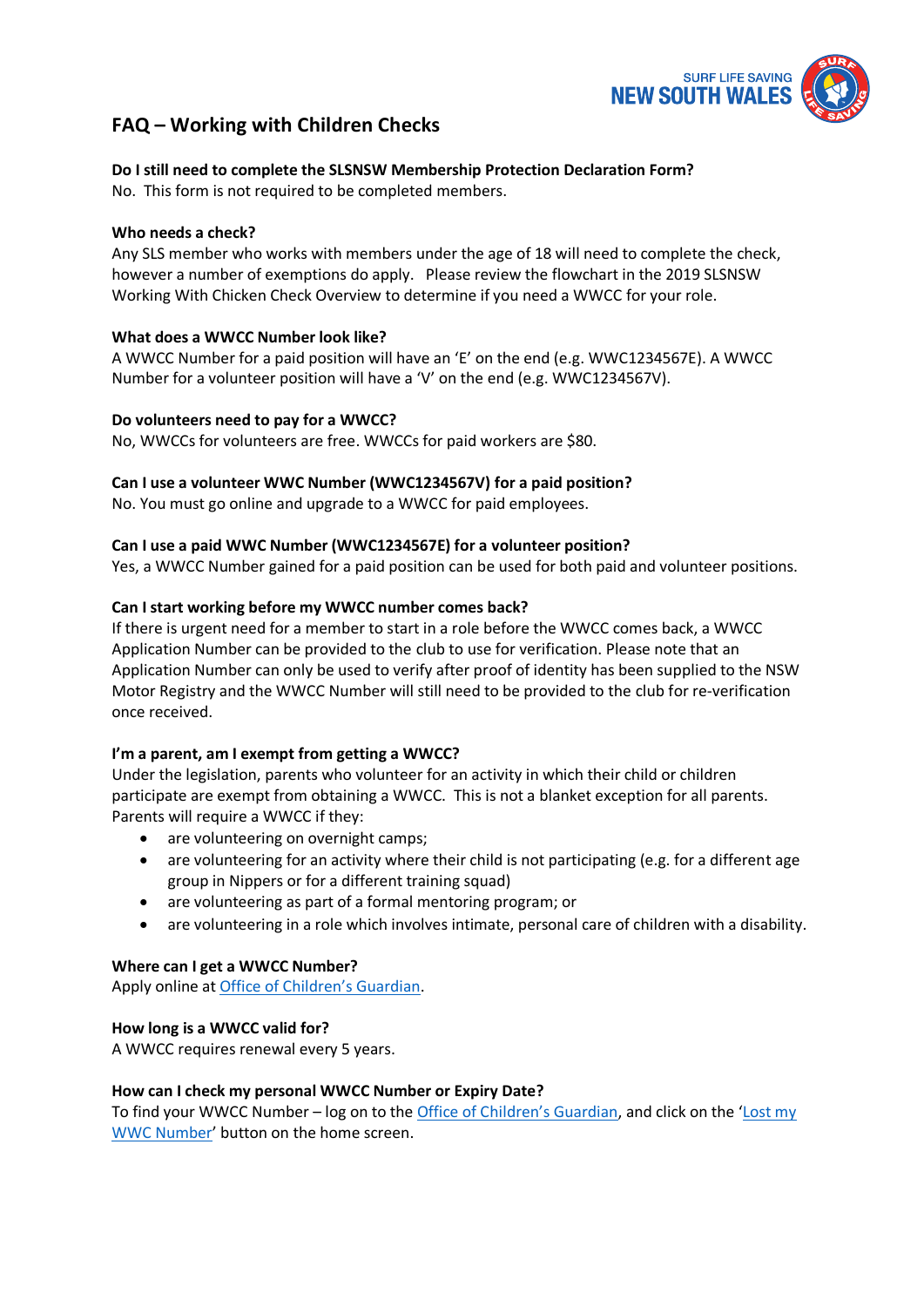

## **A member of my club is a Police Officer. Do they still need a WWCC?**

NSW Police and Australian Federal Police are exempt from the requirements to get a WWCC in their role as a police officer, however they are not exempt in any other roles that they hold – including a child-related role in their club. For more information visit [Office of Children's Guardian](https://www.kidsguardian.nsw.gov.au/child-safe-organisations/working-with-children-check).

#### **Can I ask people not covered by the legislation to complete a WWCC?**

No. Asking someone who is covered by an exemption under the Child Protection (Working with Children) Act 2012 to complete a WWCC means that you are not compliant with the legislation. If you are not compliant with the legislation, you may be contacted by the Office of the Children's Guardian and given a timeline within which to become compliant. If you do not comply according to the timelines, the matter can escalate and penalties may apply.

The Office of the Children's Guardian recently reviewed the scope of the WWCC scheme (whether it targets the right people) and found strong and continuing support for the policy objectives. The review was tabled in NSW Parliament in March 2018.

Further information is available here: [WWCC Compliance Program](https://www.kidsguardian.nsw.gov.au/child-safe-organisations/working-with-children-check/compliance-program) [Statutory Review of the Child Protection \(Working with Children\) Act 2012](https://www.kidsguardian.nsw.gov.au/about-us/news/new-report-outlines-key-elements-of-a-child-safe-regulatory-model-in-nsw)

#### **Which roles in SLS don't need a WWCC and why?**

When reviewing the table below, please note that:

- The information in the table below applies only to the role being described. If a member performs multiple roles in Surf Life Saving, they may be required to complete a WWCC for one or more of their other roles.
- Just because a role is not mentioned, it does not mean that they automatically are required to hold a WWCC – there are a number of exemptions relating to the frequency and context of the role being performed.

For more comprehensive information relating to WWCCs and the exemptions that apply, please see the 2019 SLSNSW Working With Chicken Check Overview.

| <b>Position</b>                                                                              | Reason why a WWCC is not needed                                                                                                                                                   |
|----------------------------------------------------------------------------------------------|-----------------------------------------------------------------------------------------------------------------------------------------------------------------------------------|
| Administrative, maintenance<br>or ancillary work (this includes<br>BBQ and canteen helpers). | These roles do not ordinarily involve contact with children for                                                                                                                   |
| Committee member<br>(including Chief Training)<br>Officers, Club Captains etc.)              | extended periods of time. Therefore, they are not deemed as<br>child-related work.                                                                                                |
| Officials/event assistants at a<br>sporting event.                                           | These roles do not ordinarily involve contact with children for<br>extended periods without other adults being present. Therefore,<br>they are not deemed as child-related work.  |
| Patrol Captain, Patrol Vice<br>Captains and patrol members                                   | Although people under the age of 18 may hold positions in<br>lifesaving alongside adults, there is an exemption for co-workers<br>and supervisors in the child's 'place of work'. |